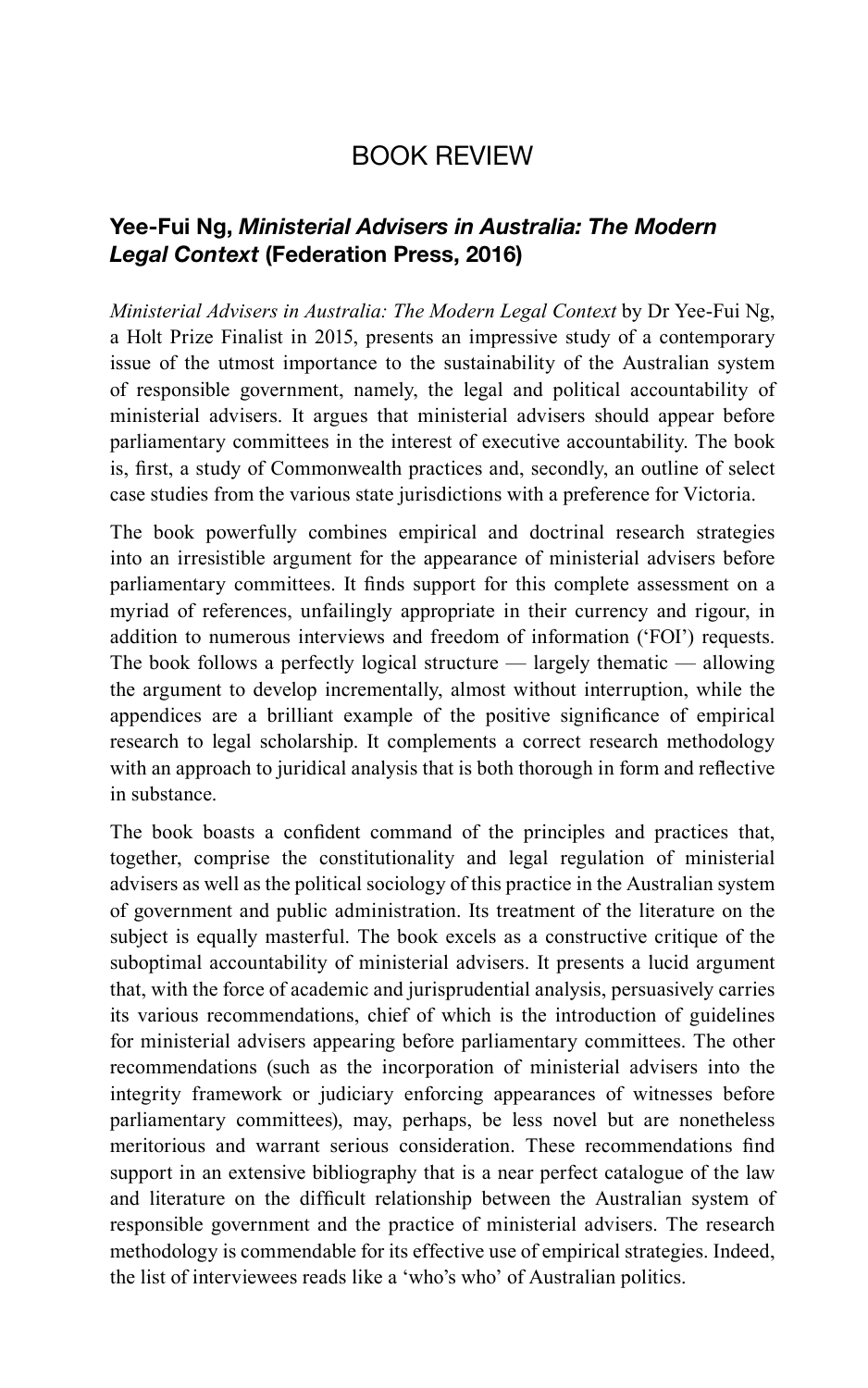#### *Chapter One: Introduction*

Chapter one attempts to present a rationale for the explosion in the number of ministerial advisers in the employ of Commonwealth and state executives (423 ministerial advisers at the Commonwealth level as of October 2015). The rationale suggests a measure of distrust of the public service by new executives as the principal explanation for the hire of ministerial advisers. The chapter discusses the tension between efficiency (responsiveness) and accountability (impartiality) at the core of the public service. It is a powerful observation that gives strength to the book, which confidently asserts the value of accountability and, through it, justice over efficiency in a democratic system and yet allowing for operational freedom: 'accountability is a core constitutional value'.<sup>1</sup> The book convincingly draws from the work of numerous legal scholars and political scientists in support of that statement: Birkenshaw, Cole, Galligan, Taggart, Harlow, Rawlings, Cane, McDonald, Aronson, and Groves. The motivation for the study is curious for its origin but nevertheless valid as a research question: the claim by Prime Minister John Howard (and Attorney-General of Victoria, Rob Hulls) that, by constitutional convention, ministerial advisers do not appear before parliamentary committees.

### *Chapter Two: The Expanding Universe and the Primordial Soup: Ministerial Advisers in a Framework of Australian Public Administration*

Chapter two provides a careful analysis of the categories and roles of ministerial advisers and an analysis that even reviews their bands of appointment. Incidentally, the term 'primordial soup' appears throughout the chapter as it does in its title. It is a rather awkward expression for legal scholarship. The term does have significance for the study of biology (and the work of Alexander Oparin) but one wonders whether another expression may have been more appropriate. In any respect, the constant comparison that the chapter makes between the function of the ministerial servant and that of the public servant and their interrelationship is helpful. Moreover, it allows a uniquely candid insight into the very special relationship between ministers and their advisers, a relationship that relies on intimacy, trust, and confidence. The extracts from the numerous interviews that the author had with politicians at all levels of government give a sense of immediacy that adds a touch of reality to the book.

Chapter two cleverly explains the rise of ministerial advisers as an attempt to counter the passivity of the public service, ever sensitive to avoid the slightest political controversy. This phenomenon has not been without costs, however. The chapter reports a fairly widespread perception in government circles that the public service has dropped in quality as it no longer offers the kind of close engagement with the executive level of government that it once did. The loss of quality, the chapter posits, could also be a consequence of the different employment terms

1 Yee-Fui Ng, *Ministerial Advisers in Australia: The Modern Legal Context* (Federation Press, 2016) 13.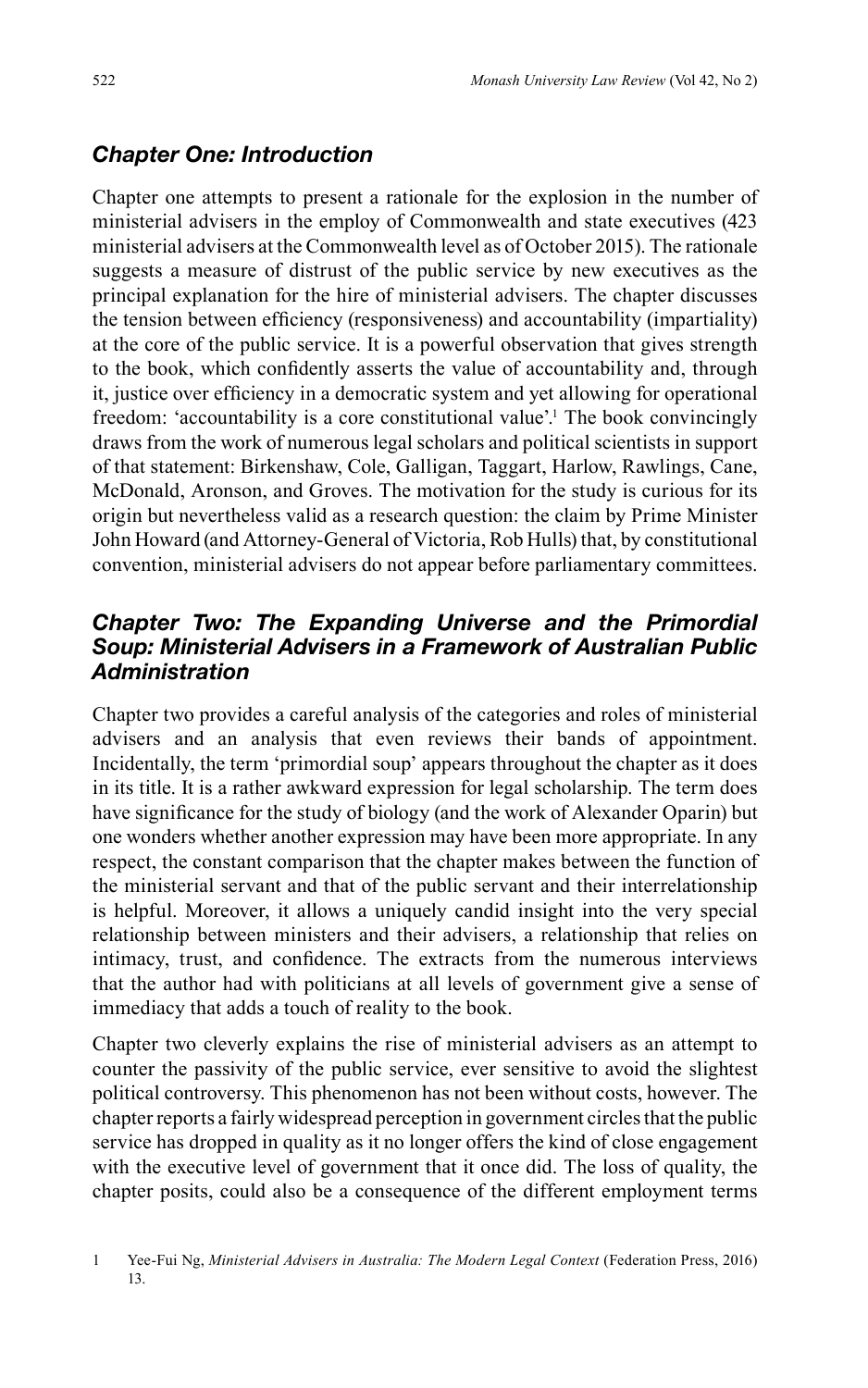that now extend to senior public servants. Departmental secretaries no longer enjoy tenure and the executive government can dismiss them with relative ease as the case of *Barratt v Howard* demonstrates.<sup>2</sup> The book reports 9 per cent as the proportion of public servants on contractual appointments at the federal level, the highest ever. Inevitably then, the chapter intelligently suggests, the rise and rise of ministerial advisers challenges the very origins of the Australian public service in the Westminster tradition of impartiality. Ministerial advisers are too close to the patronage bureaucracy prevalent in the times before the Northcote-Trevelyan Report put an end to nepotism. Ministerial advisers are reminiscent of the spoils system that has dominated American government administration for decades. This development the chapter shows brilliantly with an attractive interplay of quotations styled as memories and anecdotes from the many interviews that the author has conducted with past federal and state ministers.

The struggle between partisanship/patronage and merit/efficiency is the very essence of the ministerial adviser problem at all levels. The problem becomes more difficult when the inexperience and lack of skills as well as the personal ambition of so many ministerial advisers surface in extreme cases such as the Junie Morosi affair. Initiatives to centralise the recruitment and appointment of ministerial advisers (eg Ministerial Staff Advisory Panel, Government Staff Committee, Government Staffing Committee) are too inconsistent to be effective. It, ultimately, comes down to a contest between 'serial loyalist' public servants and 'personal loyalist' ministerial advisers. In an exercise of the agentprincipal relationship, chapter two, then, calls for greater ministerial delegation to the public service as a workable solution and a rational choice despite the Weberian conceptualisation of the public service as an overpowering class. There are constraints though to such delegation, from the APS Code of Conduct to the Regulatory Impact Statement process. These constraints, formal and informal, combine together to ensure that public servants do not overpower ministers. In fact, the opposite is very much the case to the extent that ministerial advisers now come into conflict with public servants. Ministerial advisers are only ever loyal to their minister, to whom they are attached by a personal retainer. They receive next to no training and come under no formal review mechanisms. A Statement of Standards for Ministerial Staff (Statement of Standards) does exist but it has no legislative base and processes under it are not entirely transparent. Only two cases are known to exist — Forrester and O'Rourke — and both were resolved in favour of the ministerial adviser in question.

#### *Chapter Three: Regulation through Law*

Chapter three deals with what is perhaps an even more important question, the accountability of ministerial advisers or, more precisely, its lack thereof. The regulation of ministerial advisers may be constitutionally adequate but it is certainly not constitutionally optimal. The chapter makes a call for greater accountability. That call rests on two proposals: a proposal for judicial review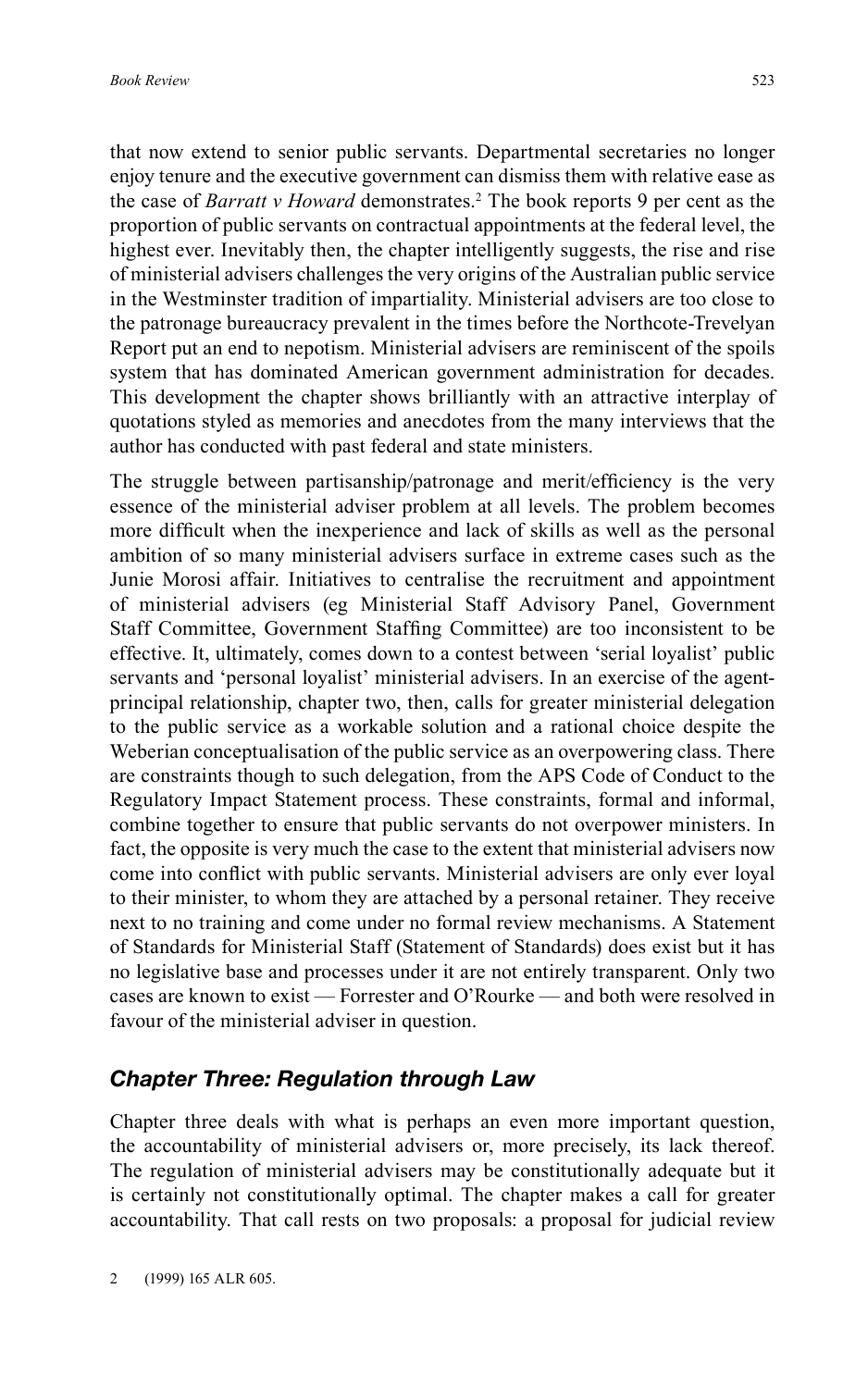of the exercises of statutory and non-statutory executive power by ministerial advisers as a mechanism of legal accountability and a proposal for the appearance of ministerial advisers before parliamentary committees as a mechanism of political accountability.

The first question is 'whether the decisions or public actions of ministerial advisers that affect individuals are reviewable by the courts'.3 The chapter considers the two main avenues of judicial review: jurisdiction under the *Administrative Decisions (Judicial Review) Act 1977* (Cth) ('*ADJR Act*') and jurisdiction under ss 75(iii) and 75(v) of the *Australian Constitution* (s 39B of the *Judiciary Act 1903* (Cth)). Chapter three considers the jurisdiction, grounds of review, and benefits of review for both the *ADJR Act* and s 75 of the *Australian Constitution*. The answer to the question is clear and without fault: 'where ministerial advisers exercise pure executive or statutory power, their decisions are subject to judicial review under ss 75(iii) or 75(v) of the *Constitution*, or the *ADJR Act*'.4 The chapter acknowledges that s 75 of the *Australian Constitution* 'covers a broader range of decisions than the *ADJR Act*' 5 but, ultimately, decides in favour of the latter because of its more flexible range of remedies.

The second question is how 'individuals are able to obtain evidence relevant to the actions of ministerial advisers'.6 Chapter three considers the FOI process and discovery in litigation. The study shows that these strategies are not altogether effective because of interference by Cabinet exemptions and public interest immunity considerations.

Chapter three concludes with a powerful assertion. The Statement of Standards limits the role of ministerial advisers to a liaison between ministers and the public service but the contemporary reality of Australian politics has widened the scope of that role beyond its legal boundaries. The problem is that the Statement of Standards is neither enforceable nor reviewable and so the accountability of ministerial advisers is rather questionable. Nevertheless, the chapter is right to draw a distinction between individualised accountability and generalised accountability. Individualised accountability, on the one hand, is adequate because some form of public law review is indeed available. Generalised accountability, on the other hand, is not adequate because of the many restrictions on the review of FOI and discovery.

## *Chapter Four: Regulation through Parliament*

Chapter four makes the book a truly unique work of legal scholarship because it develops a novel proposal for the legal regulation of ministerial advisers. The mechanisms of constitutional and administrative law are not entirely fit for the purposes of responsible government, managerial imperatives aside. And the

- 4 Ibid 93.
- 5 Ibid 80.
- 6 Ibid 90.

<sup>3</sup> Ng, above n 1, 67.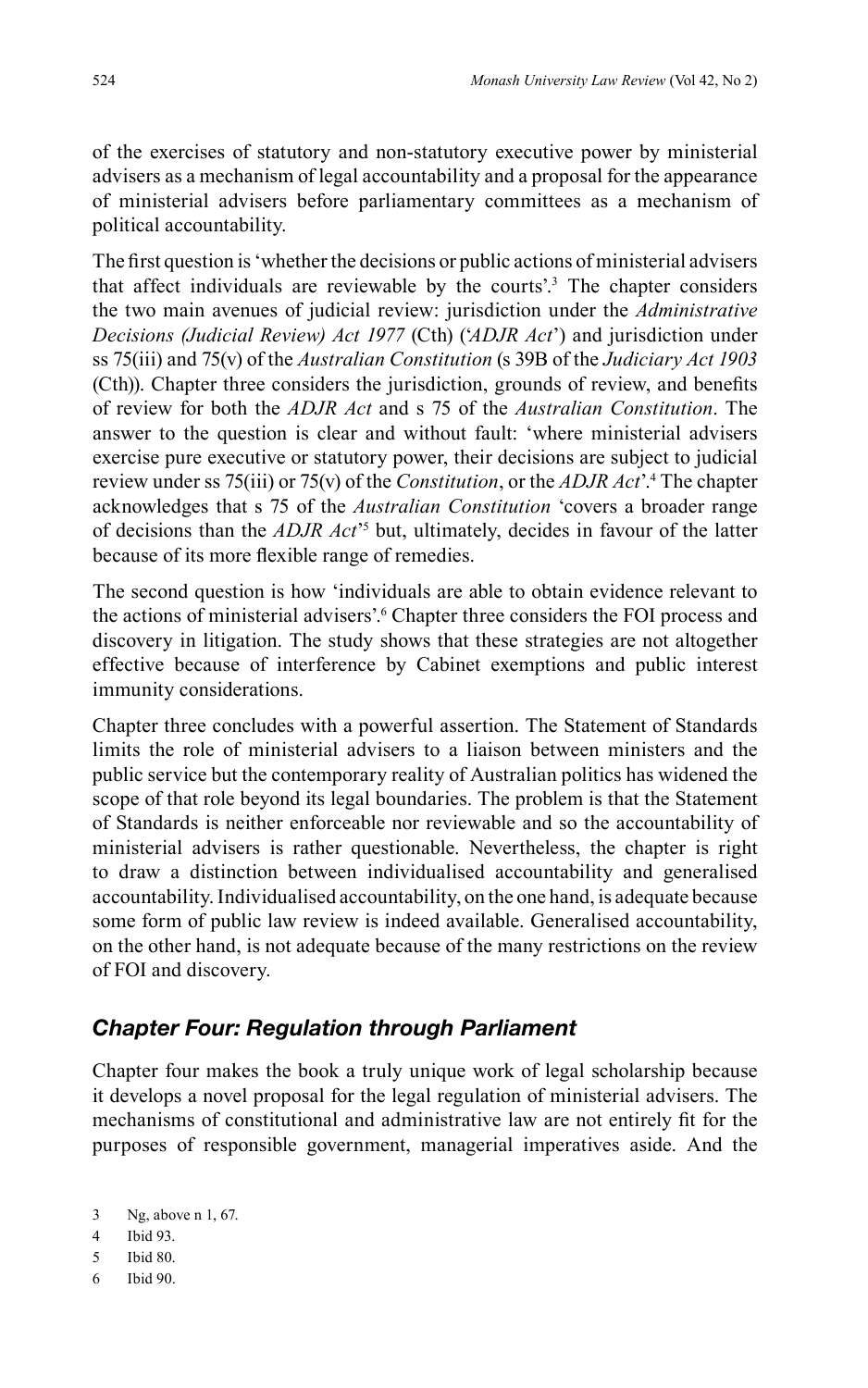'[y]ou either back them or you sack them'<sup>7</sup> approach is hardly adequate either. Instead, the chapter proposes parliamentary accountability as an alternative mechanism but one in perfect alignment with the principle of responsible government. This principle means that the executive is subordinate to the Parliament.<sup>8</sup> On that premise, the chapter 'considers the basis upon which ministerial advisers should be directly accountable to Parliament',<sup>9</sup> not through such indirect mechanisms as question time but directly, through parliamentary committees, especially senate parliamentary committees, as the government rarely holds a majority in the Upper House and the scrutiny, therefore, can be more intense. The chapter recommends that ministerial advisers appear before parliamentary committees further to guidelines agreed between the government and Parliament. The chapter reviews the history and role of parliamentary committees and the principle of responsible government and concludes that Parliament has the power to send for persons, papers, and records, including ministerial advisers. There is no ministerial adviser-cum-public policy interest immunity. And, contrary to assertions by senior Commonwealth and state government figures like former Prime Minister John Howard and Victorian Attorney-General Rob Hulls, there is no constitutional convention that ministerial advisers do not appear before parliamentary committees. Even in the face of precedents like the 'Children Overboard' and 'Hotel Windsor' incidents at the Commonwealth and Victorian levels respectively, the empirical research reveals that political participants do not see themselves as bound by a convention that ministerial advisers do not appear before parliamentary committees. To enhance the parliamentary accountability of ministerial advisers, chapter four proposes three options:

First, ministerial advisers can be integrated into the current integrity framework of the Ombudsman, FOI, and anticorruption bodies. Secondly, courts could be utilised to enforce the appearances of witnesses before parliamentary committees through creating a criminal offence of non-appearance or failure to answer questions before a parliamentary committee. Thirdly, guidelines could be negotiated between the government and Parliament about the appearance of ministerial advisers $10$ 

After a rigorous assessment of all three options, the chapter endorses the third as the most workable and the 'best way to resolve the seemingly intractable disputes between Parliament and the Executive in respect of ministerial advisers appearing before parliamentary committees'.<sup>11</sup> The proposal for Parliament and executive to jointly develop ministerial adviser guidelines is entirely novel and benefits from a comparative study of United Kingdom practice, which is novel too. This proposal, the chapter recommends, should not exist in isolation:

<sup>7</sup> Ibid 97, quoting Yee-Fui Ng, Interview with Kim Carr (Melbourne, 11 March 2014).

<sup>8</sup> See *Lange v Australian Broadcasting Corporation* (1997) 189 CLR 520 and, in particular, *Williams v Commonwealth* (2012) 248 CLR 156.

<sup>9</sup> Ng, above n 1, 98.

<sup>10</sup> Ibid 177.

<sup>11</sup> Ibid 187.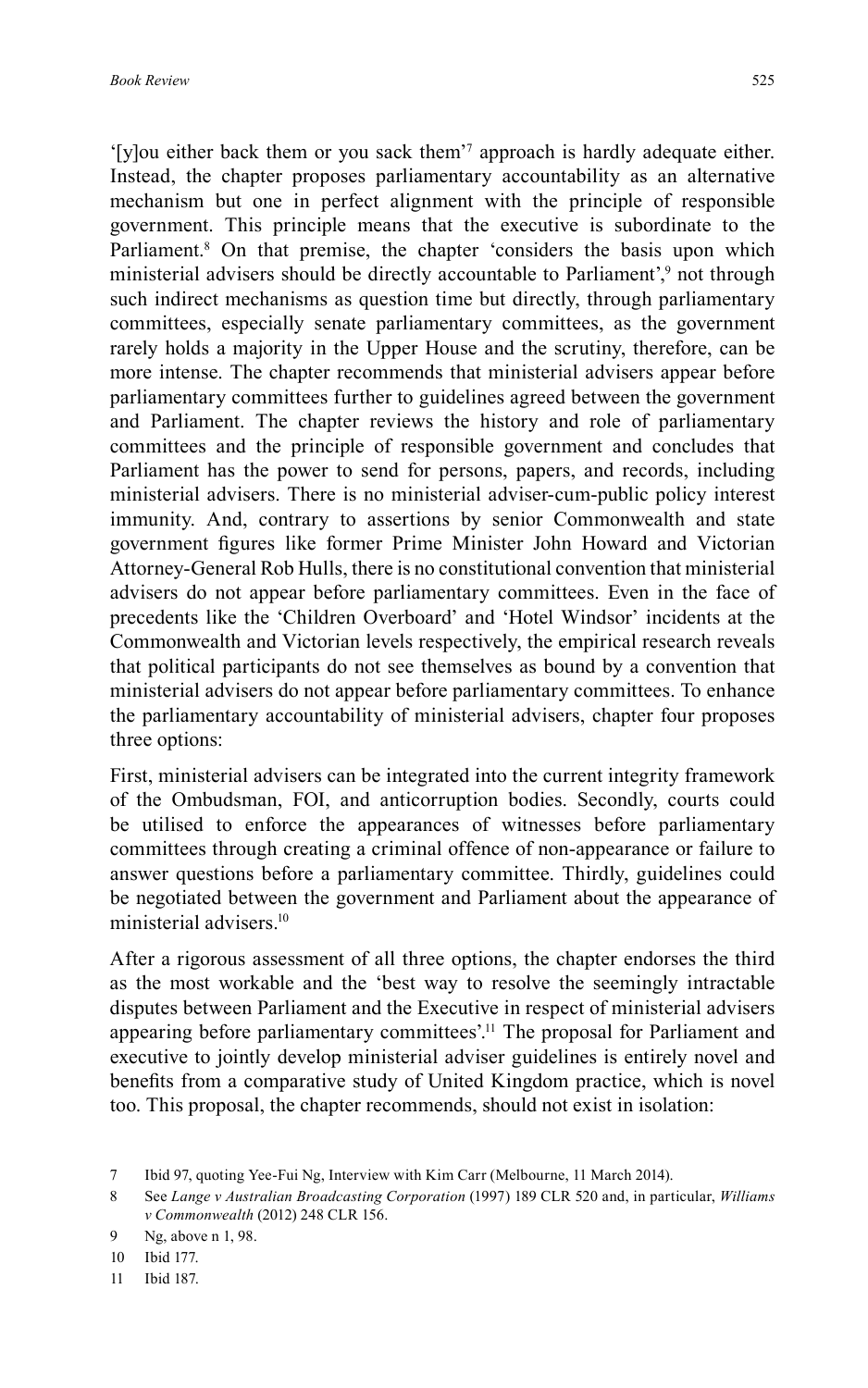This includes enhancing the powers of the Ombudsman to investigate maladministration by ministerial advisers. … In addition, documents produced by ministerial advisers should be incorporated in the FOI framework, and anticorruption bodies should have jurisdiction to investigate the corrupt conduct of ministerial advisers<sup>12</sup>

#### *Chapter Five: Conclusion*

Chapter five concludes the book. It starts off with a potent assertion: 'accountability is a constitutional value that should be accorded greater weight than efficiency'.13 This assertion is important because it underpins the central theme of the book, namely, accountability. And the practice of ministerial advisers challenges that notion:

The introduction of ministerial advisers … introduces a possible element of patronage into a system historically based on merit. The rise of ministerial advisers has led to the reduction of the influence of the traditional public service, and has blurred the lines of accountability between Ministers and the public service.<sup>14</sup>

The conclusion reassesses the regulation of ministerial advisers in Australia. The appropriation of salaries and employment of ministerial advisers is indeed constitutional, and administrative law does provide certain mechanisms to review their public actions and activities. The present system is adequate but it is not optimal. The proposal is to optimise the accountability of ministerial advisers through parliamentary scrutiny. The book ends on a reflective note and calls for a more nuanced approach to governance and, in particular, executive regulation:

there are failings at an institutional level in the Australian system of public administration, which have been exacerbated by the rise of ministerial advisers in the Australian system of government, the strategic behaviour of political participants and the unreflective adoption of the 'new public management' approach.15

The book includes an extensive bibliography (a veritable library of record) and helpful appendices on the empirical research work that the author conducted, including 'interview questions' (app A) and 'list of interviewees' (app B) (among whom are such political notables as Peter Costello, Steve Bracks, and Geoff Gallop).

The book valiantly recommends the development of ministerial adviser guidelines. Chapter four proposes the themes that should inform those guidelines. It is unfortunate, though, that the book did not incorporate draft model guidelines as an attachment. It is unfortunate too that, while the book does indeed cover the Commonwealth system, the only consistent state case study is that of Victoria and so the book cannot genuinely claim to cover the whole of Australia's polity.

14 Ibid.

<sup>12</sup> Ibid 188.

<sup>13</sup> Ibid 191.

<sup>15</sup> Ibid 192–3.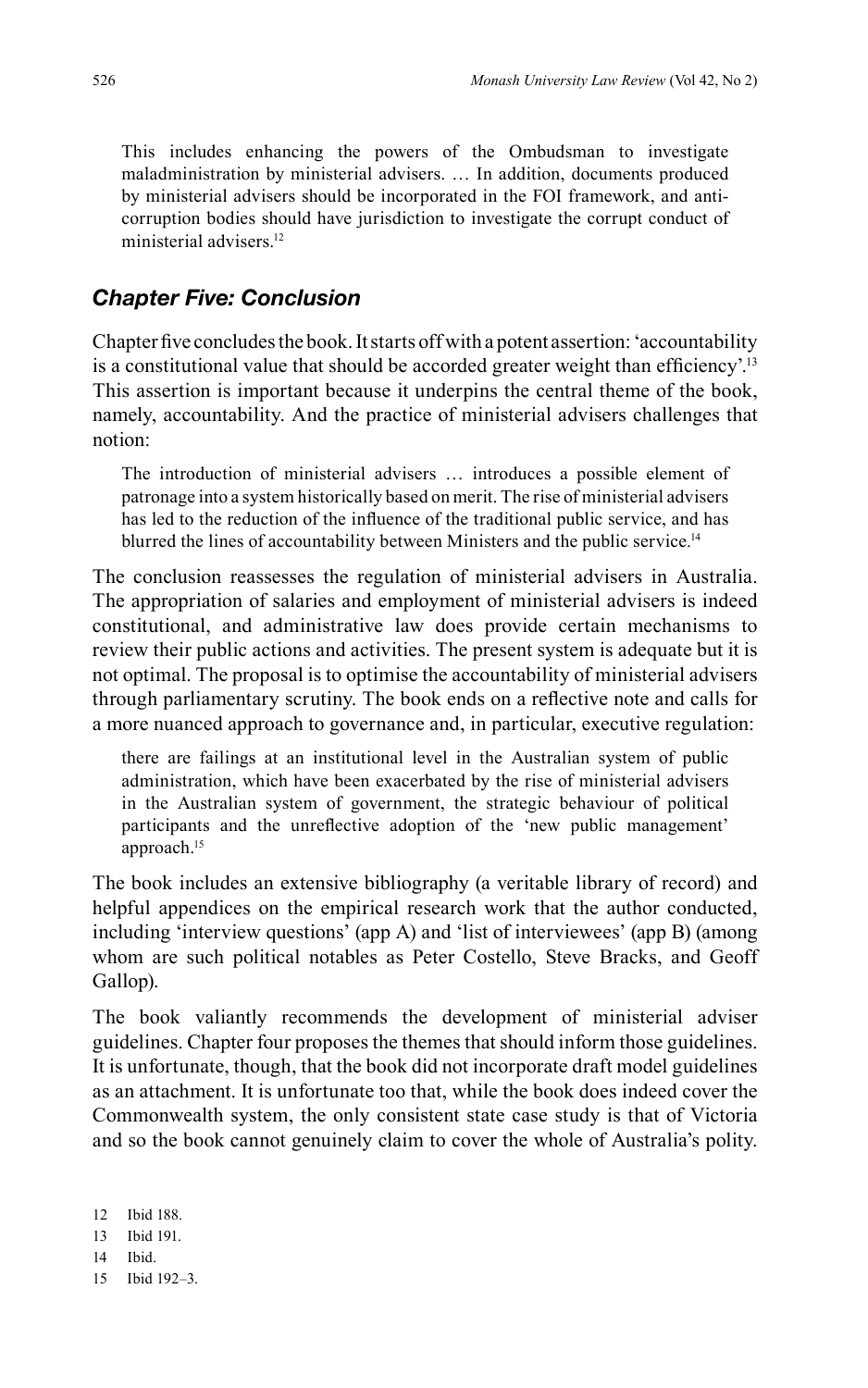Nevertheless, Victoria seems to be highly representative of every other state jurisdiction.

Purist legal scholars may read the book and observe that it is too much of a work of political science. That observation, if it were ever made, would not be fair. The book is an exemplary work of contemporary legal scholarship, one that benefits from interdisciplinary engagement and empirical research. The intent of the empirical research here is to explore and discover, which is laudable and shows a real curiosity for the topic. Dr Yee-Fui Ng is to be commended for her brave and brilliant intellectual initiative and *Ministerial Advisers in Australia: The Modern Legal Context* warrants thanks and praise as the first study of the regulation of ministerial advisers in Australia.

#### GONZALO VILLALTA PUIG\*

<sup>\*</sup> Gonzalo Villalta Puig is Head of the School of Law and Politics and Professor of Law at The University of Hull, where he holds the established Chair in the Law of Economic Integration. Professor Villalta Puig is an Overseas Fellow of the Australian Academy of Law and a Fellow of the European Law Institute. He is chair of the Research Group for Constitutional Studies of Free Trade and Political Economy of the International Association of Constitutional Law and a member of the Committee on the Procedure of International Courts and Tribunals and the Study Group on Preferential Trade Agreements, both of the International Law Association. Professor Villalta Puig is a member of the Full Council of the International Law Association. He is Associate Editor of the *Global Journal of Comparative Law* (Brill Nijhoff). Professor Villalta Puig is an Outstanding Fellow of the Faculty of Law at The Chinese University of Hong Kong.